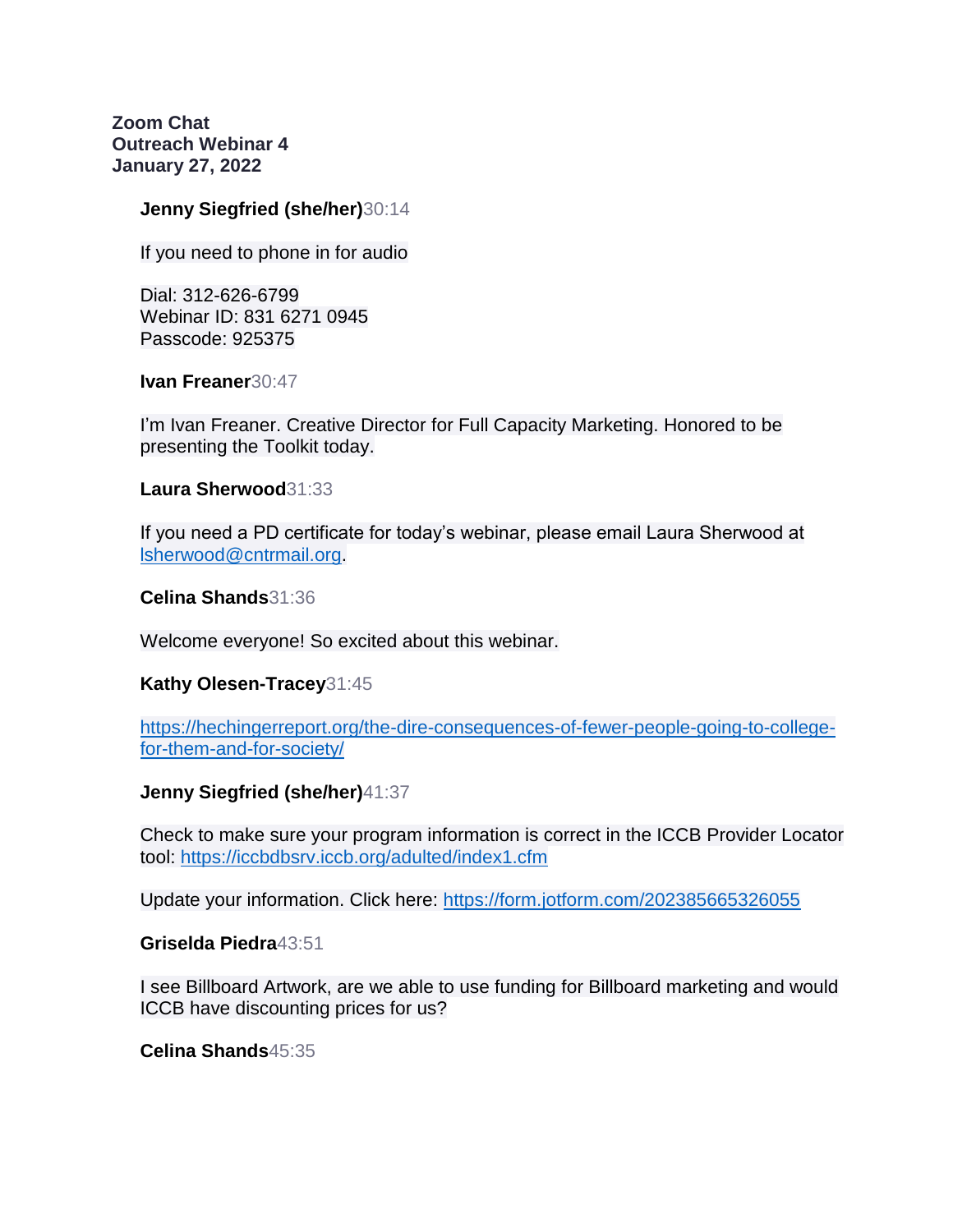@Griselda - - we did not include statewide billboards in the state campaign. We did an entire webinar about why we went digital instead but will review this at the end of the webinar.

## **Celina Shands**46:31

And.....we included billboard artwork in the toolkit as it was a request from the field.

**Griselda Piedra**46:47

Thanks for the clarification!

## **Kathy Olesen-Tracey**46:49

Outreach and recruitment are allowable expenses in the AEFLA budget

**Celina Shands**47:04

Thanks Kathy for the info....

**Meg Dawczak**54:04

Hi! Will these ads be available in other languages? Thank you!

**Ivan Freaner**54:12

Applications that you can use to edit the toolkit are: Adobe InDesign, Adobe Xd, Adobe Acrobat (Free), Figma, or talk to your local vendor. Most vendors, print shops, printers, digital agencies have these programs.

#### **Celina Shands**54:46

@Meg: We designed these in a manner so that you can drop in translation and messages that would be applicable in your area.

**Meg Dawczak**55:02

Thank you!

**Celina Shands**55:08

The tools are very flexible.

**Celina Shands**01:04:13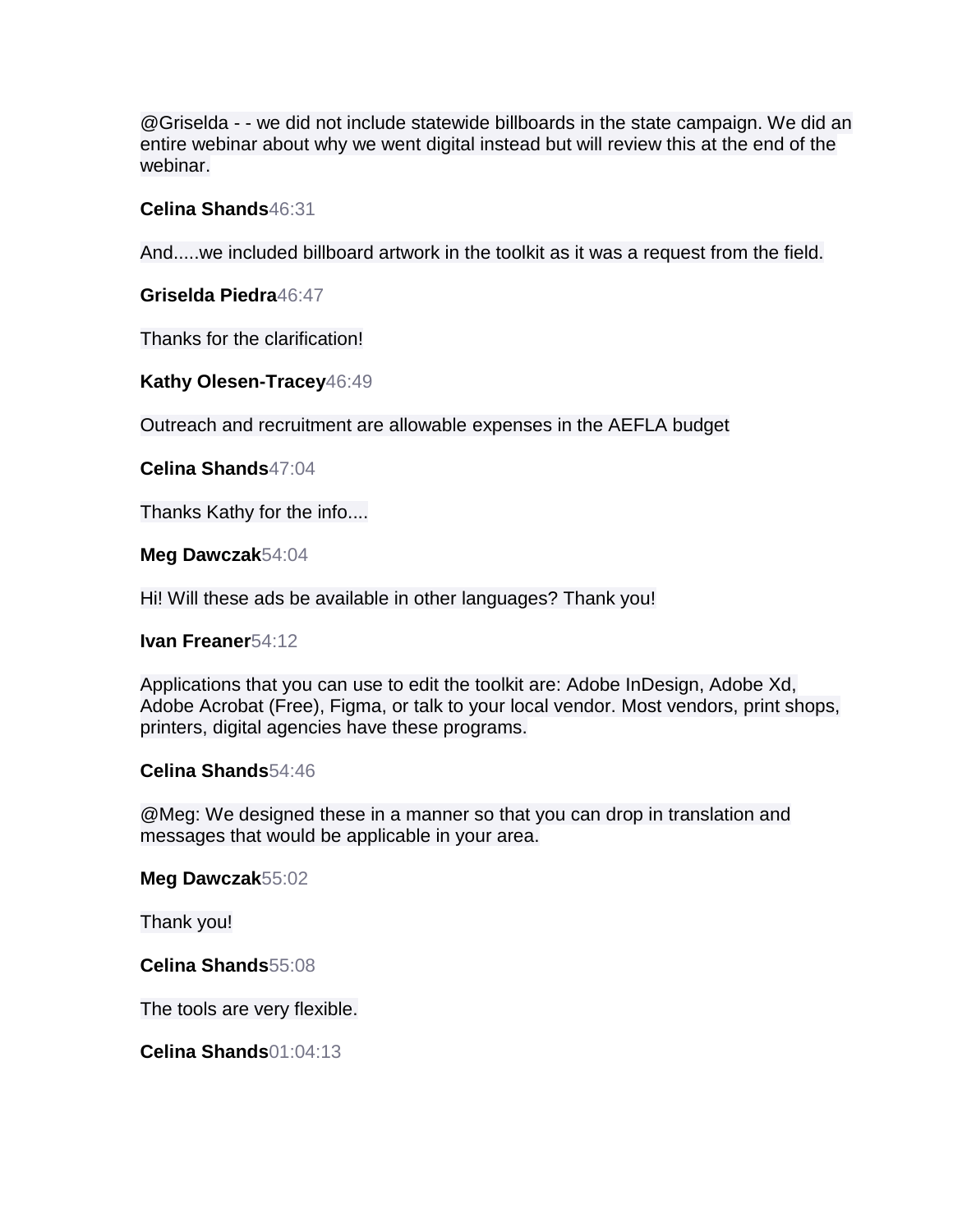What are you all planning to do in terms of local advertising? Digital, print, billboards, etc - - it would be great to know what you are planning....

**Natalie Orwig**01:05:39

I'm not familiar with the Illinois Adult Ed Facebook page. Can you provide a link please?

**Natalie Orwig**01:06:19

Thank you

**Maryanne Conlin**01:06:48

State Campaign Facebook Page [https://www.facebook.com/Illinois-Adult-Education-](https://www.facebook.com/Illinois-Adult-Education-Your-Path-Your-Future-100169365894764)[Your-Path-Your-Future-100169365894764](https://www.facebook.com/Illinois-Adult-Education-Your-Path-Your-Future-100169365894764)

**Natalie Orwig**01:07:06

We've been putting most of our money into Facebook ads/boosted posts. We find newspaper does not help much in our area. We also post a lot of flyers locally throughout our district.

#### **Christina Manchen**01:07:16

We plan to use digital and print

#### **Celina Shands**01:07:56

@Natalie - thank you for your input. We will cover flyers in the last webinar (grassroots efforts).

**Susan Feltz**01:08:20

We use digital and print advertising

**Maryanne Conlin**01:08:29

@Natalie - you may want to try running some actual ad campaigns. They perform much better than boosted posts and can be targeted very tightly.

#### **Celina Shands**01:08:42

@Christina - - excellent! I hope the toolkit items will support your efforts in digital and print.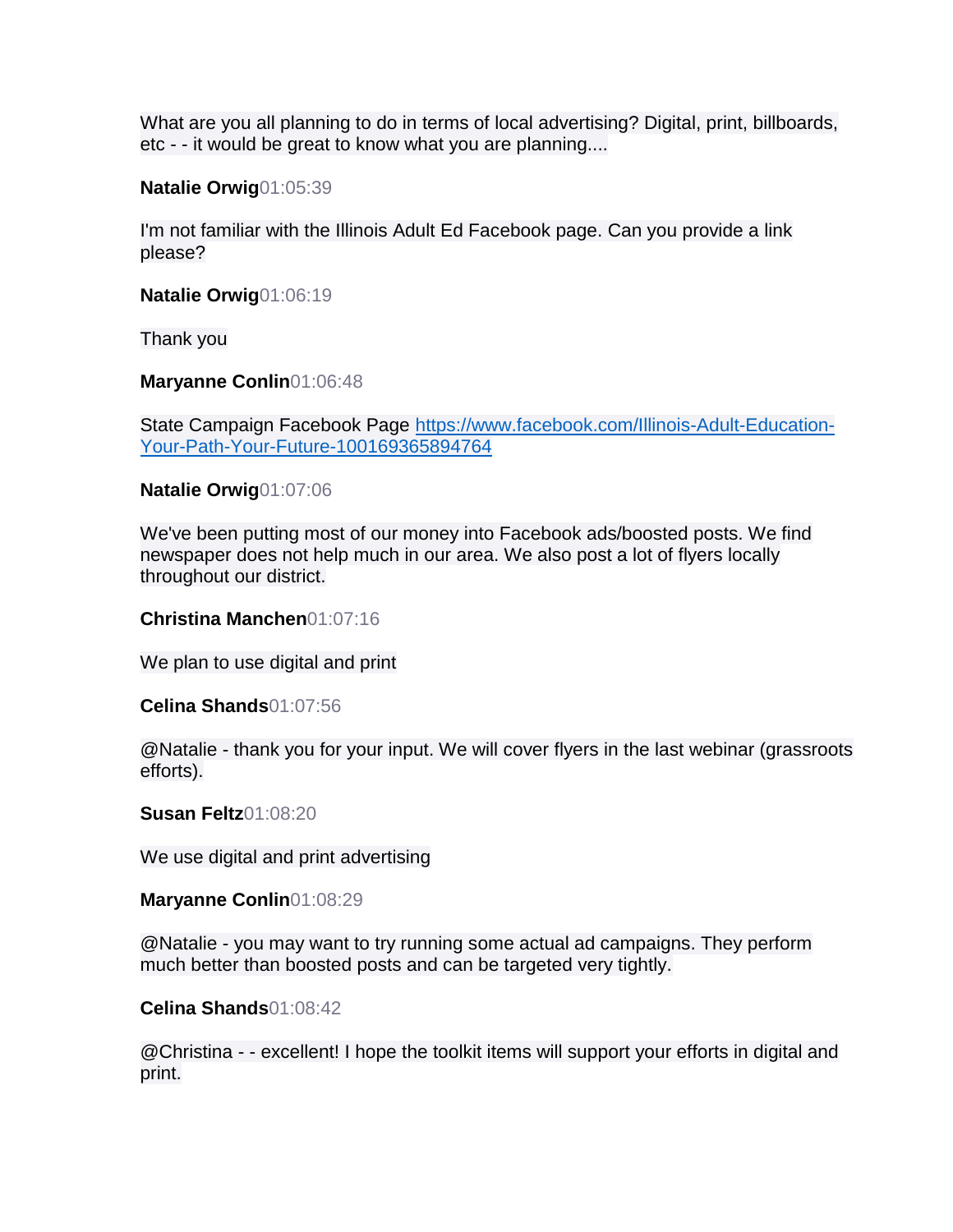#### **Aryelle Cook**01:09:09

We have been mostly using flyers and WOM but we're hoping to update those methods this year.

**Maryanne Conlin**01:10:13

If you use flyers, you are in the perfect situation to try some of the tools in this kit. Where do you hand out flyer?

**Natalie Orwig**01:10:25

So we will not be able to edit the ads without the Adobe program?

**Celina Shands**01:10:35

@Aryelle - - yes, moving into a more digital approach is very effective during this pandemic era.

**Jenny Morgan**01:11:14

The "Learn English" signs say "online or in the classroom". Are there ones that have one or the other option? Our ESL classes are currently only offered in the classroom.

**Natalie Orwig**01:11:34

Thank you

**Celina Shands**01:11:43

@Jenny - - Ivan is going over how to take out any text you want to change

**Celina Shands**01:11:59

Yes, you can change any text you see here.

**Griselda Piedra**01:13:44

Would a non-profit also be able to get the FREE license of this adobe design program? Or any chance the ICCB can get us a license to each org?

**Daniel Gonzalez**01:14:26

Same Question as Grasiela Piedra....Following.....

**Celina Shands**01:14:46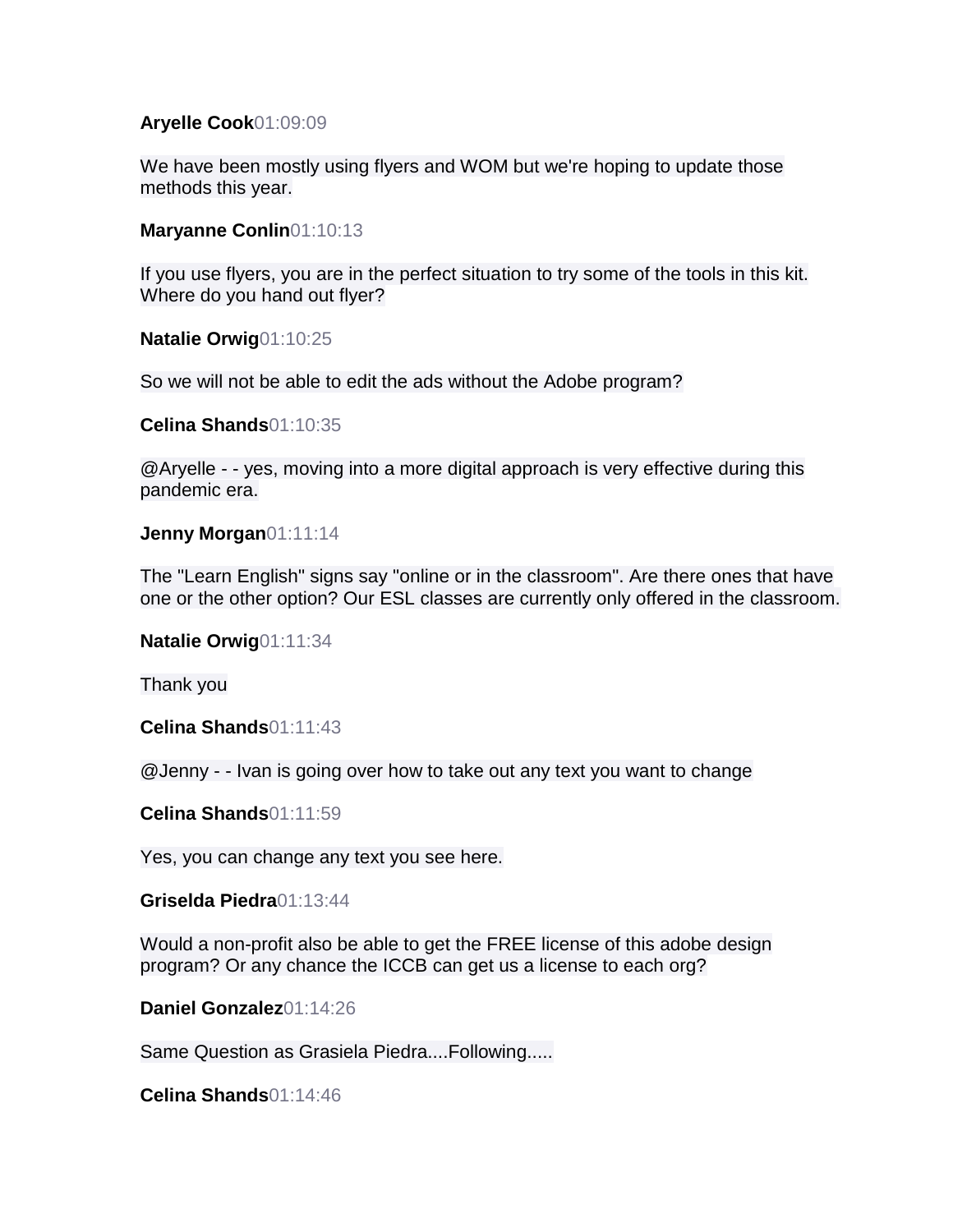There are free tools. Ivan will review in a moment.

**Natalie Orwig**01:16:03

@Maryanne We post flyers in local businesses, community organizations, about any place that has a bulletin board and will allow it. It takes time to get them posted, but we find they work. We use tear-off phone number/website info tabs for potential students to grab and take with.

**Kathy Olesen-Tracey**01:16:32

If any program needs a letter of support or something like that, let me know

**Liza Khalil**01:16:38

Would these templates work in Canva? We use a free version of it for our advertising materials

**Celina Shands**01:17:40

@Liza - - a good question for Ivan about Canva - - will ask him in a moment.

**Maryanne Conlin**01:18:51

Great @Natalie - those are great flyer ideas! You may want to consider adding a QR code to some posters ( obviously where the audience is appropriate)Keep your eyes open for those places where you post flyers, that might also have a display case or signage where you might be able to put up a poster to reinforce the flyers

**Maryanne Conlin**01:19:14

@Liza - YES - you can use Canva! We actually do

**Griselda Piedra**01:20:02

That's great! We use canva.

**Shamir Brown**01:20:13

The Canva folder would be good.

**Natalie Orwig**01:20:28

@Maryanne Great suggestion. We have some departments at the college that rely heavily on QR codes. This would be a great addition to our flyers.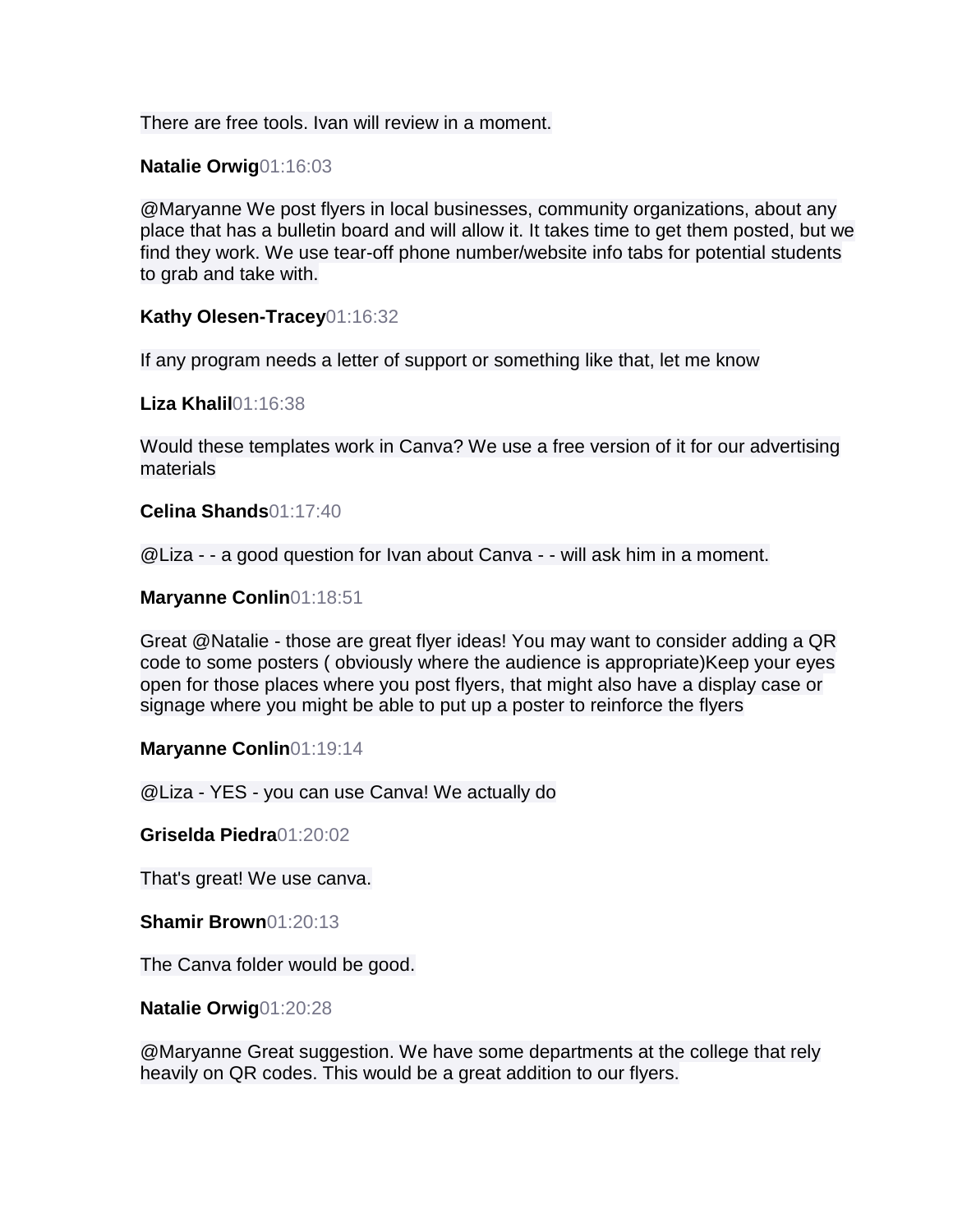**Liza Khalil**01:20:37

That's exciting about using Canva! Thank you

# **Jenny Siegfried (she/her)**01:25:32

Register for Webinar 5 on February 3rd here:<https://cvent.me/a84L2q>

**Natalie Orwig**01:26:25

These webinars are so helpful. Thank you to all for sharing and helping us with this!

**Jenny Siegfried (she/her)**01:26:29

You can stay up-to-date on the campaign, view recorded webinars, and register for the next webinars in the Outreach series here: [http://www2.iccb.org/excellence/ael](http://www2.iccb.org/excellence/ael-outreach-campaign/)[outreach-campaign/](http://www2.iccb.org/excellence/ael-outreach-campaign/)

**Jenny Siegfried (she/her)**01:27:23

Please complete an evaluation of today's webinar: <https://forms.gle/wJDG14VHNF3Lr9nj8>

**Laura Sherwood**01:27:35

If you need a PD certificate for today's webinar, please email Laura Sherwood at [lsherwood@cntrmail.org.](mailto:lsherwood@cntrmail.org)

**Susan Feltz**01:28:56

Thank you all for great information

**Griselda Piedra**01:28:57

Thanks so much for all of this!

**Celina Shands**01:29:14

Thank you all! Looking forward to the next two webinars and reviewing the rest of the toolkit items.

**Jan Lewis**01:29:22

Thanks from Ginger at Shawnee Community College!

**Jenny Siegfried (she/her)**01:29:22